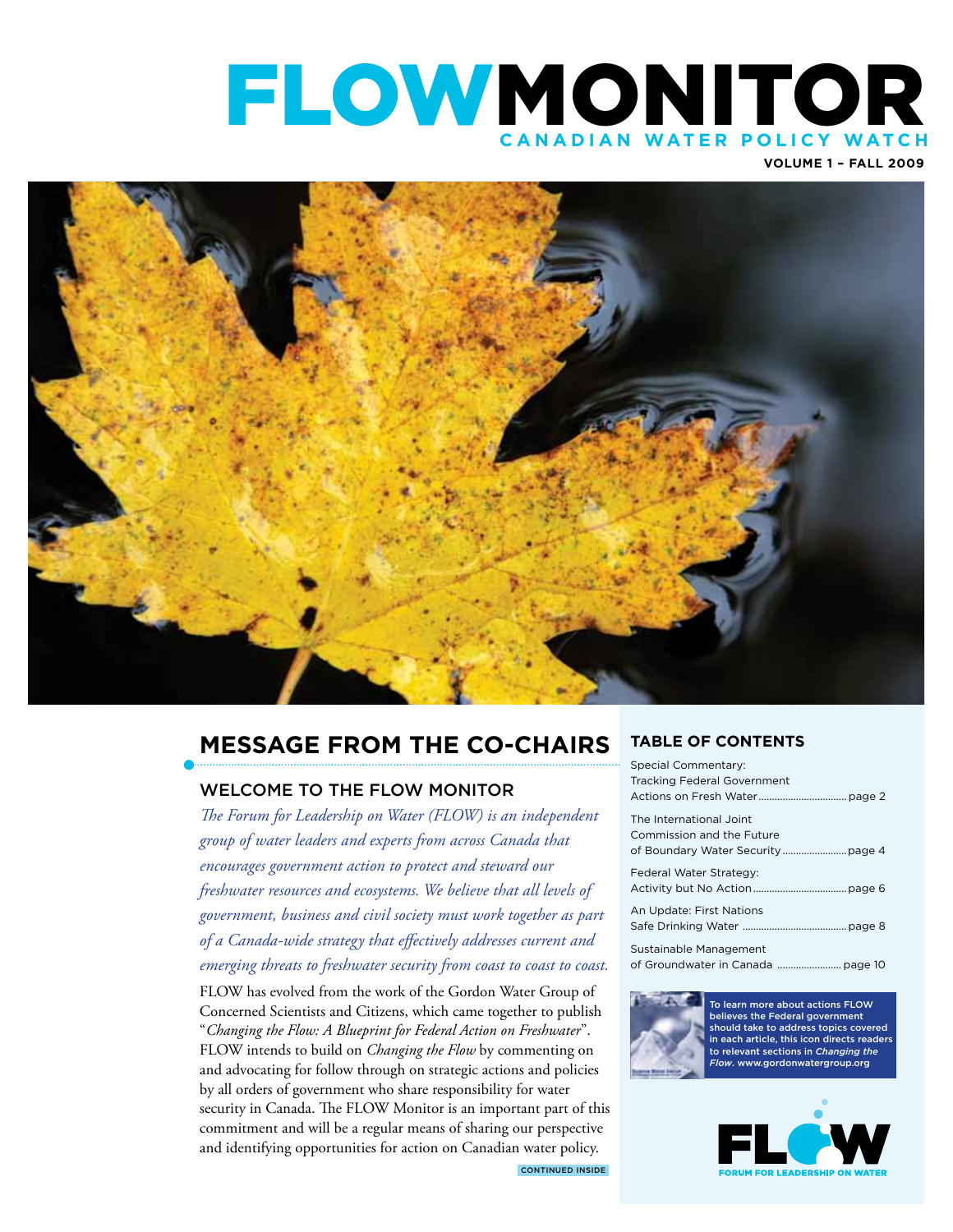

Linking back to *Changing the Flow*... Priority 1: Enhancing National Capacity for Freshwater Protection

### **Special Commentary Tracking Federal Government Actions on Fresh water**

*By Norman Brandson*

*FLOW was born out of the shared belief of its members that the Government of Canada should be more fully engaged in the development and implementation of water policy in Canada. We are certainly not alone in this conviction – many other organizations and individuals have also called for a more active federal presence in water issues. FLOW decided that an early initiative would be a focused intervention on current water issues.* 

On November 24, 2008 we wrote to the then newly appointed Minister of Environment, the Hon. Jim Prentice, urging that he consider taking immediate action in three priority areas – investing wisely in water infrastructure as part of the government's stimulus package; improving transboundary water security; and facilitating strategic river basin planning. The full text of this letter and the response from Honourable Minister Prentice are on page 3.

FLOW appreciates the answers provided by the Minister. While the responses are positive, there are also signs that fresh water protection is not a current priority for the government. First, the promise of a national water strategy, an explicit commitment in the 2007 Speech from the Throne, is notable for its absence. Instead, the Minister's response refers to an Action Plan for Clean Water. This plan – a compilation of funding announcements made in the government's 2007 budget – is neither national nor strategic, focusing instead on a relatively limited set of issues and geographical areas, such as Lake Simcoe, Lake Winnipeg and Areas of Concern in the Great Lakes.

Further, in most instances where commitments are mentioned, what is described is the intention to act rather than specific actions completed. How do we track the results of \$93 million pledged to support the Action Plan for Clean Water?

The federal Commissioner of the Environment and Sustainable Development has pointed out several instances over the years where the Government of Canada has not provided sufficient information to allow Canadians to assess its environmental performance. Most recently this spring, the Commissioner pointed out that "the government cannot demonstrate that some of its key environmental programs are making a difference". When asked by a legislative committee about progress on water, the Commissioner stated: "We did not see any measurable progress in developing a national strategy or a national framework. There's been a couple of media releases. There have been some announcements. But when we went in to the departments, there wasn't enough in terms of discernable progress to say it actually looks like there's something in place."

Governments across the country have become very proficient in the communication arts. We are faced with a blizzard of announced intentions; but how do we know for example, that the \$7 million announced last year for Lake Winnipeg research, was spent on research, and specifically what research, or if it was spent at all? Without a cost breakdown and a project timeline for the initiatives, it is difficult to assess true progress. Meaningful reporting is an urgent priority. It increases transparency and accountability – the foundations of good governance.

The Government of Canada's economic action plan reports have been important steps forward in increasing accountability for announced intentions. Why not develop a report card on what our federal government is doing to husband our precious water resources? Meaningful reporting in the form of annual state of the basin reports for Canada's major watersheds for example, would go a long way towards enhancing national capacity for fresh water protection. After all, every one of our 8 major watersheds in Canada crosses provincial or territorial boundaries. The federal government has a substantial role in these matters and they cannot be left wholly to provincial governments to sort out, particularly as they have not been especially proficient at this task in the past. But that's a topic for another day.

### **Message from the Co-Chairs continued**



The lead article in this first edition of the FLOW Monitor is a commentary reviewing Environment Canada's progress on select water policy priorities as outlined in our foundational document – *Changing the Flow*. Other topics in this first edition include:

- reflection on the success of the International Joint Commission on the 100th anniversary of the *Boundary Waters Treaty* between Canada and the United States;
	- review of the numerous attempts to develop a Federal water strategy;
- update on First Nations drinking water policies; and,
- • summary of the sustainable groundwater management report

On behalf of all members of FLOW, we would like to thank Nancy Goucher for her patience, perseverance and dedication in her role as our Program Coordinator, and in particular her efforts to launch this first issue.

Please send your comments, ideas and inquiries on FLOW and our work to nancy@flowcanada.org.

Yours for improving Canada's actions on water, **Jim Bruce & Tony Maas, Co-Chairs FLOW**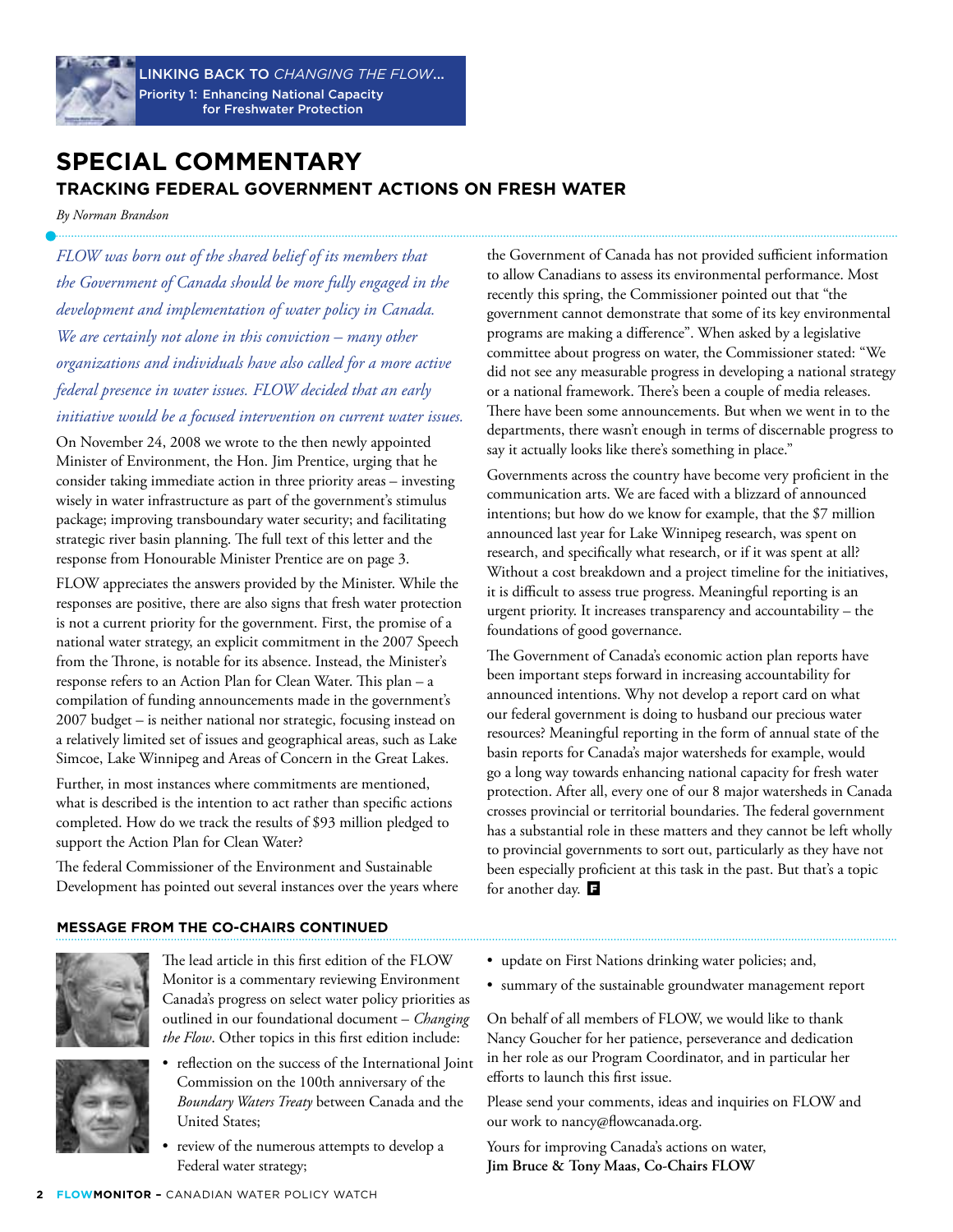#### **Letter from FLOW to Minister of Environment, Nov. 24, 2008**

#### **April 2, 2009 Minister Prentice replied:**

#### Dear Minister Prentice:

On behalf of the Forum for Leadership on Water (FLOW), we wish to congratulate you on your appointment as Minister of the Environment. FLOW, formerly the Gordon Water Group of Concerned Scientists and Citizens, is a group of Canadian water policy leaders that have come together under shared concern for Canada's freshwater resources and ecosystems. In October 2007, we released *Changing the Flow: A Blueprint for Federal Action on Freshwater*, which outlines priority actions for the federal government to address serious problems facing our freshwater. FLOW believes that the government's efforts to protect freshwater resources will create important economic, social and environmental benefits and we have outlined specific recommendations to address Canadians' growing concern for the safety and security of freshwater across the country.

FLOW commends the government's commitment in the Speech from the Throne (2008) to address bulk water concerns. This commitment is an important first step toward renewed federal action on Canadian freshwater policy. We are eager to work with you to build on this momentum to advance this and other opportunities to protect Canada's freshwater resources.

We urge your government to take immediate action in the following three priority areas to achieve results in the short term and set the stage for a long-term action plan to protect Canada's fresh water resources and ecosystems.

**1. Invest wisely in infrastructure** – The importance of the government's \$33 billion Building Canada Plan as economic stimulus has grown significantly under recent volatile economic conditions. Used wisely, infrastructure investments can address Canada's water and wastewater deficit, which the Federation of Canadian Municipalities recently estimated at \$31 billion, and at the same time stimulate job creation and innovation in water and wastewater management.

*Recommended Action:* Work with Infrastructure Canada to ensure spending supports and encourages water efficiency and conservation programs by: 1) earmarking specific funds to support innovative municipal water efficiency programs; and 2) including demand management programs as a funding condition for large-scale water and wastewater projects as is done for transit projects under the Building Canada Plan. In addition to financial savings, such strategic investing would reduce municipal energy consumption and place cities on the path to sustainable infrastructure management. It is worth noting that British Columbia recently included water demand management conditions as part of its Living Water Smart strategy, and the Region of Durham, Ontario estimates it has delayed or even eliminated \$125 million in new water supply infrastructure through a 10-year \$17 million water efficiency plan.

**2. Moving transboundary water security forward** – FLOW commends the government's commitments in the Speech from the Throne (2008) to bring in legislation to ban all bulk water transfers and exports from Canadian freshwater basins. This is an important initiative as the majority of Canadians oppose bulk water exports, and most Canadians recognize the ecological and economic wisdom of keeping water within major natural drainage basins and using it more efficiently.

*Recommended Action***:** FLOW recommends your ministry work with the Department of Foreign Affairs and International Trade to engage in dialogue with stakeholders and Aboriginal governments to determine the precise extent of exemptions allowed and to which basins the prohibition applies, as recommended in the Canadian Water Issues Council's Model Act for Preserving Canada's Waters.

**3. Facilitate strategic river basin planning** – Canadian water governance is beset by jurisdictional fragmentation, gaps in responsibility and a lack of coordination that together undermine effective management and protection of our freshwater resources and ecosystems.

*Recommended Action:* Coordinate with other federal departments, provinces and territories and Aboriginal governments to develop strategic plans for each of Canada's major river basins. Integrated river basin plans would establish priorities, goals and objectives to guide federal investments in activities such as research and monitoring, information sharing and transboundary conflict management. FLOW recommends the federal government begin by focusing on the Mackenzie River Basin to proactively address growing conflict between upstream and downstream jurisdictions and to protect economic, social and ecological security across the river basin.

The members of FLOW welcome the opportunity to work with you and your Ministry to foster Canada's commitment to conserve and protect its water resources. We look forward to further discussing these priorities and will contact your office in the next few weeks with the hopes of arranging a meeting with you early in the New Year.

… the Government of Canada believes that freshwater issues are among the most important environmental challenges. Today, I am pleased to outline some of the initiatives that the government is taking to protect and preserve freshwater resources now and for future generations.

The Government of Canada is moving to protect and preserve our major watersheds through a number of means. Water protection measures were taken with the Government of Canada committing \$93 million to support the Action Plan for Clean Water that will ensure clean and safe water for Canadians. This plan sets the direction for concrete action that will improve the quality of drinking water, clean up polluted waters and protect ecosystems.

In terms of strengthening transboundary water security, our government has committed to bring in legislation to ban all bulk water transfers or exports from Canadian freshwater basins. In addition, Canada currently has restrictions in place through the International Boundary Waters Treaty Act and its regulations, prohibiting the bulk removal of water from the Canadian portion of boundary waters, like the Great Lakes and St. Croix basins. The federal prohibition is backed by serious fines of up to \$1 million and up to three years imprisonment or both.

Because water issues cross numerous jurisdictions, we are committed to collaborating with partners and stakeholders to strengthen initiatives to protect this vital resource. The federal government plays a key role in most interjurisdictional and multisectoral mechanisms for cooperation on water management in Canada. These range from our participation in the Canadian Council of Ministers of the Environment to our involvement in other governance mechanisms including various ecosystem initiatives and action plans, the Prairie Provinces Water Board, the Mackenzie River Basin Board, the federal-provincial hydrometric network, and the North American Wetlands Conservation Council (Canada). The Government of Canada will continue to take an integrated approach to watershed management that promotes the sustainable use of our water resources.

A Canada-wide Strategy for the Management of Municipal Wastewater Effluent was endorsed by the Canadian Council of Ministers of the Environment on February 17. I am pleased with this outcome as I consider the Strategy to be a sound and comprehensive approach that will guide all levels of governments in reducing the risks associated with effluents released from wastewater systems. The Strategy will facilitate the development of a harmonized regulatory framework for the management of wastewater effluents in Canada. As part of the federal government's contribution to implement the Strategy, proposed wastewater effluent regulations under the Fisheries Act are targeted for publication in late 2009. The regulations would be applicable to all wastewater effluent releases to surface water from municipal and other wastewater systems and would include requirements to achieve secondary treatment or the equivalent.

Through Building Canada, the Government of Canada is taking action to make strategic investments in infrastructure that contribute to a growing economy, a cleaner environment, and strong and prosperous communities. The \$33-billion Building Canada plan represents the largest federal commitment to public infrastructure ever made. With Canada's Economic Action Plan, the government is accelerating and expanding its infrastructure spending, with almost \$12 billion in new stimulus funding over two years to help Canada deal with the global economic crisis. These funds will support priority infrastructure projects across all eligible categories, including water and wastewater.

The Government of Canada is working within its own areas of responsibility and together with other levels of government in Canada to ensure concerns are being addressed today to secure a safe and healthy environment for our children and generations into the future.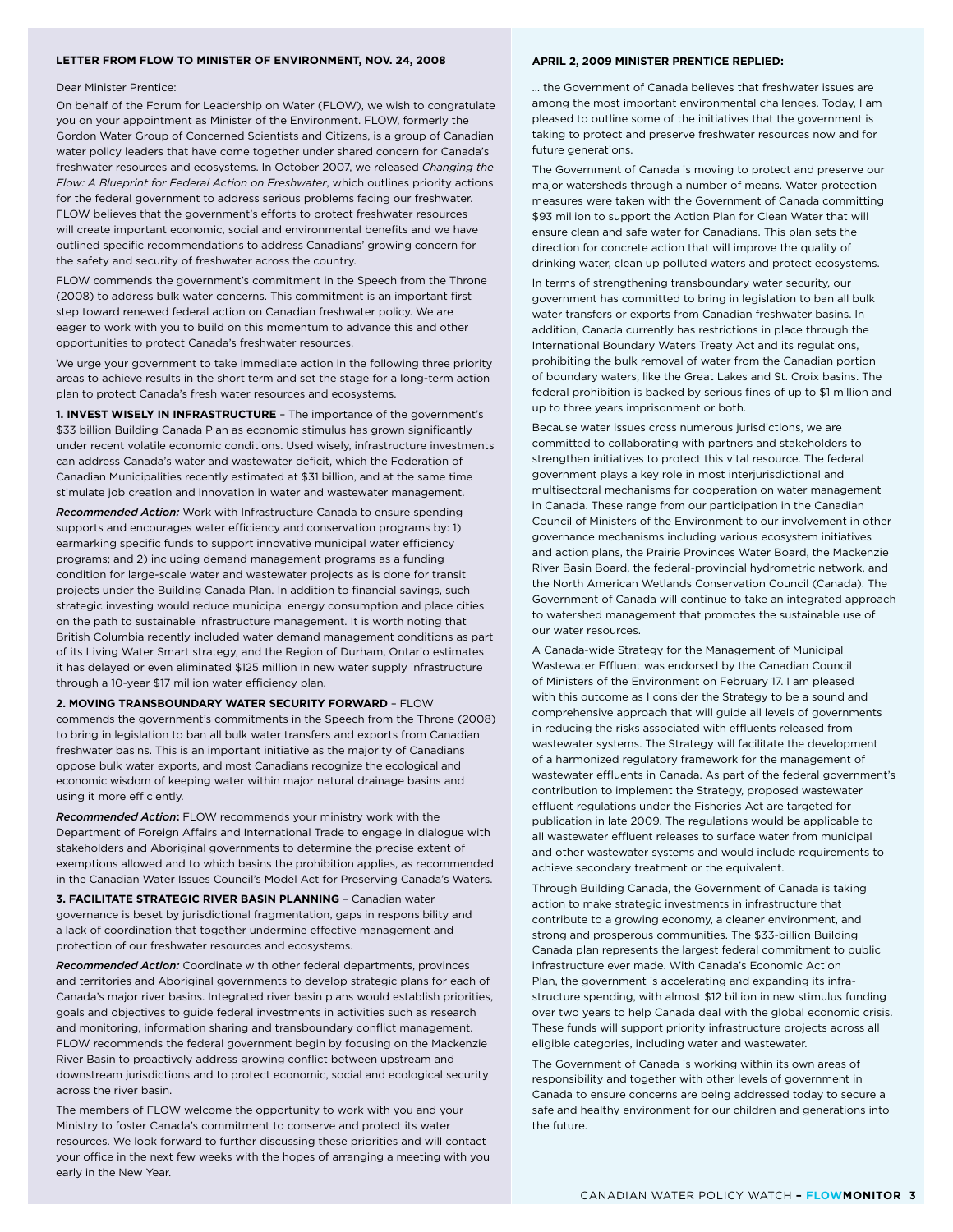

Linking back to *Changing the Flow*... Action 20: Make support for a strong International Joint Commission a national priority

# **The International Joint Commission and the Future of Boundary Water Security**

*By Ralph Pentland and Bob Sandford* 

*This year marks the one hundredth anniversary of the Boundary Waters Treaty–an important opportunity for Canadians to reflect on the International Joint Commission's contribution to Canadian water security, and also its role in the future.* 

The International Joint Commission (IJC) is the binational body created by the 1909 Treaty to resolve disputes between Canada and the U.S. over shared boundary waters. Domestic and international water experts recognize the IJC's core principles–equal representation, decision by consensus based on joint fact finding, public consultation, objectivity, and flexibility–as real strengths that have made the IJC a model for the rest of the world. The Treaty was way ahead of its time, and the IJC should be congratulated for a century of unprecedented success in proactively addressing issues of concern in waters shared by Canada and the United States.

**The Commission has received close to 100 references in 100 years of existence, and has only failed to reach full consensus on two occasions, with governments acting on their recommendations in the vast majority of cases. This is a remarkable track record.** 

When one considers the cumulative impacts of 21st century pressures now facing boundary waters, the role of the IJC becomes more critical than ever before. Global warming, endocrine-disrupting

*Hillary Clinton and Lawrence Cannon at the 100th anniversary celebrations of the Boundary Water Treaty. Photo by Department of Foreign Affairs and International Trade.*

pollutants, and invasive aquatic species are just some of the issues exacerbating the historical challenges that have affected boundary waters. Given the essential economic and ecological services these waters provide to both Canada and the U.S., it is clear that both countries have significant interests to empower the IJC to work with governments and civil society to manage these problems and prevent or resolve water disputes.

Unfortunately, water experts have identified two concerning trends in recent years hindering the ability of the IJC to respond to threats facing boundary waters and its future utility as a vehicle for conflict resolution. These trends relate less to the general model of binational cooperation embodied by the IJC and underpinned by its principles outlined above, and have more to do with inadequate resource and political support from the federal governments of Canada and the United States.

First, expedient political processes have increasingly been substituted for the sound technical approach offered by the IJC. The example of the Devils Lake outlet and Red River Valley Water Supply projects is a case in point (see page 5). The IJC is tailored to address these issues, yet neither the Canadian nor the American federal governments referred it to the IJC.

The same trend has been evident in the Great Lakes-St. Lawrence River Basin region where the IJC's role in overseeing the implementation of the *Great Lakes Water Quality Agreement* was eroded in favour of politically driven mechanisms. Notably, this change in approach coincided with a decline in the Agreement's effectiveness in addressing pollution in the lakes, as well as a weakening of government accountability and public engagement.

The second concerning trend is the decline of federal water science capacity in recent years. This has further compromised the ability of the IJC to protect Canadian water security since the IJC relies heavily on highly credible scientific experts housed within government to assist its fact finding efforts.

The anniversary of the IJC marks a critical juncture in the institution's evolution. Governments can reverse these troubling trends by capitalizing on opportunities to reinvigorate the Commission. Encouragingly, the Canadian and American governments recently announced that they are committed to amending the *Great Lakes Water Quality Agreement*. It will be important that the process of renegotiation provides an opportunity to modernize the Agreement and to re-invest in the IJC's capacity to effectively oversee its implementation.

The IJC's International Watersheds Initiative offers another opportunity. Through pilot projects in four river basins, the IJC has demonstrated its flexibility to adapt to increasingly complex socioeconomic and environmental factors. There is substantial opportunity for government to build on these pilots by providing the resources required to expand this effort along the entire length of the border.

FLOW believes that it is important for the Federal Government to work with the United States to enhance the capacity of this important binational dispute-resolution body. As the IJC begins its second century of activity facing substantially more complex problems than in its first, the need for greater federal support is clearly more urgent than ever.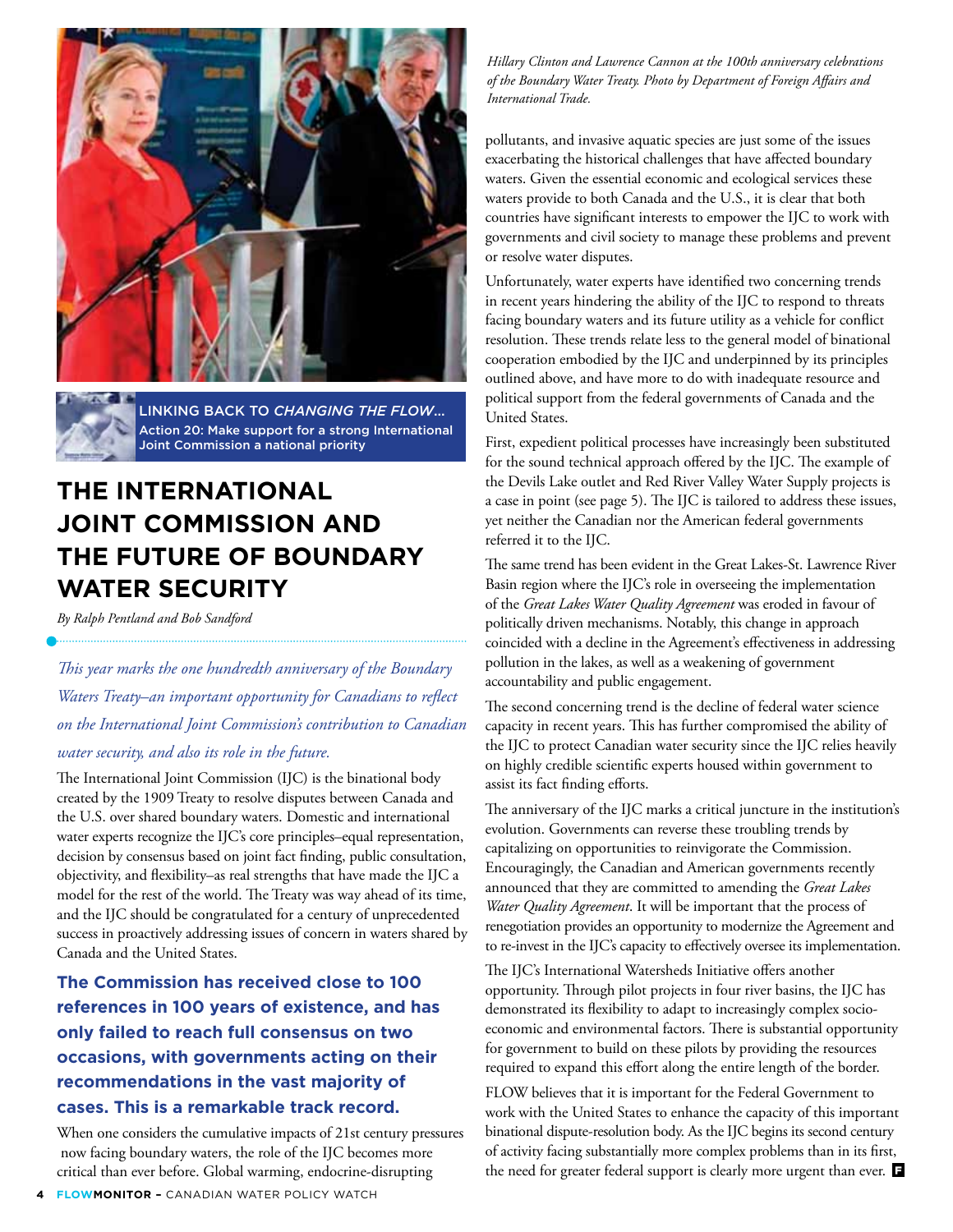FLOW Commends Commitment to Amend Great Lakes Water Quality Agreement

**1**

**2**

**4**

**3**

**6**

**5**

**7**

**9**

**8**

**10**

Canada and the United States announced their commitment to amend the *Great Lakes Water Quality Agreement* at the 100th anniversary celebrations of the *Boundary Waters Treaty* in June. Lawrence Cannon, Minister of Foreign Affairs, and U.S. Secretary of State Hillary Clinton made a joint announcement expressing their intent to modernize the Agreement to address current and emerging challenges in the Great Lakes and the portion of the St. Lawrence River that straddles the Canada-U.S. border. FLOW commends both federal governments on this announcement and hopes this signals a renewed commitment to effective binational cooperation for shared waters.

## **Top 10 Reasons to Celebrate the IJC**

recognizing and dealing with water issues of common interest to both nations.

It is our most venerable independent repository of experience and knowledge in transboundary relations and conflict resolution over water issues.

It represents a consensus-based mechanism for resolving disputes with provisions for tracking results and updating responses to ensure problems are actually solved and stay solved.

It is an institution that has the freedom to evolve over time.

It elevates water issues to high political status in both countries in a manner that results in superior policies that transcend local jurisdictional self-interest.

It has encouraged the development of a continental sense of joint reliance on water resources that promotes constant improvement of management practices.

Its century of unprecedented success in proactively addressing water and water-related matters of concern to both Canadians and Americans has pre-figured diplomatic successes and public policy advancements in other domains of joint political and economic interest.

It exemplifies for the rest of the world how successful transboundary water relations can be conducted between riparian neighbours.

It represents an enduring example of ecological governance in practice: it addresses ecological function as it relates to water management within relevant ecological boundaries, such as watersheds.

Such successful examples have much to teach as we seek to improve our institutions and legal frameworks to address the emerging socio-ecological challenges of the 21st Century

# Ongoing Boundary It embodies established, time-tested protocols for **Water Conflicts**

The Devils Lake outlet and the Red River Valley Water Supply projects are examples of ongoing boundary water conflicts between Manitoba and North Dakota. The primary reason for Manitoba's opposition is that the Devils Lake Outlet project would allow invasive species access to Lake Winnipeg, threatening the aquatic health of the Lake that supports aboriginal communities, tourism, recreation and the largest commercial Pickerel fishery in the world. In June 2007, North Dakota proceeded to open the Devils Lake outlet. This occurred despite the fact that it had not installed an advanced filter, as was required in an agreement with Manitoba and the Government of Canada. The Red River Valley Water Supply Project in North Dakota also poses a threat to water quality in Manitoba by diverting water across the continental divide from the Mississippi Drainage Basin to the Hudson Bay Drainage Basin.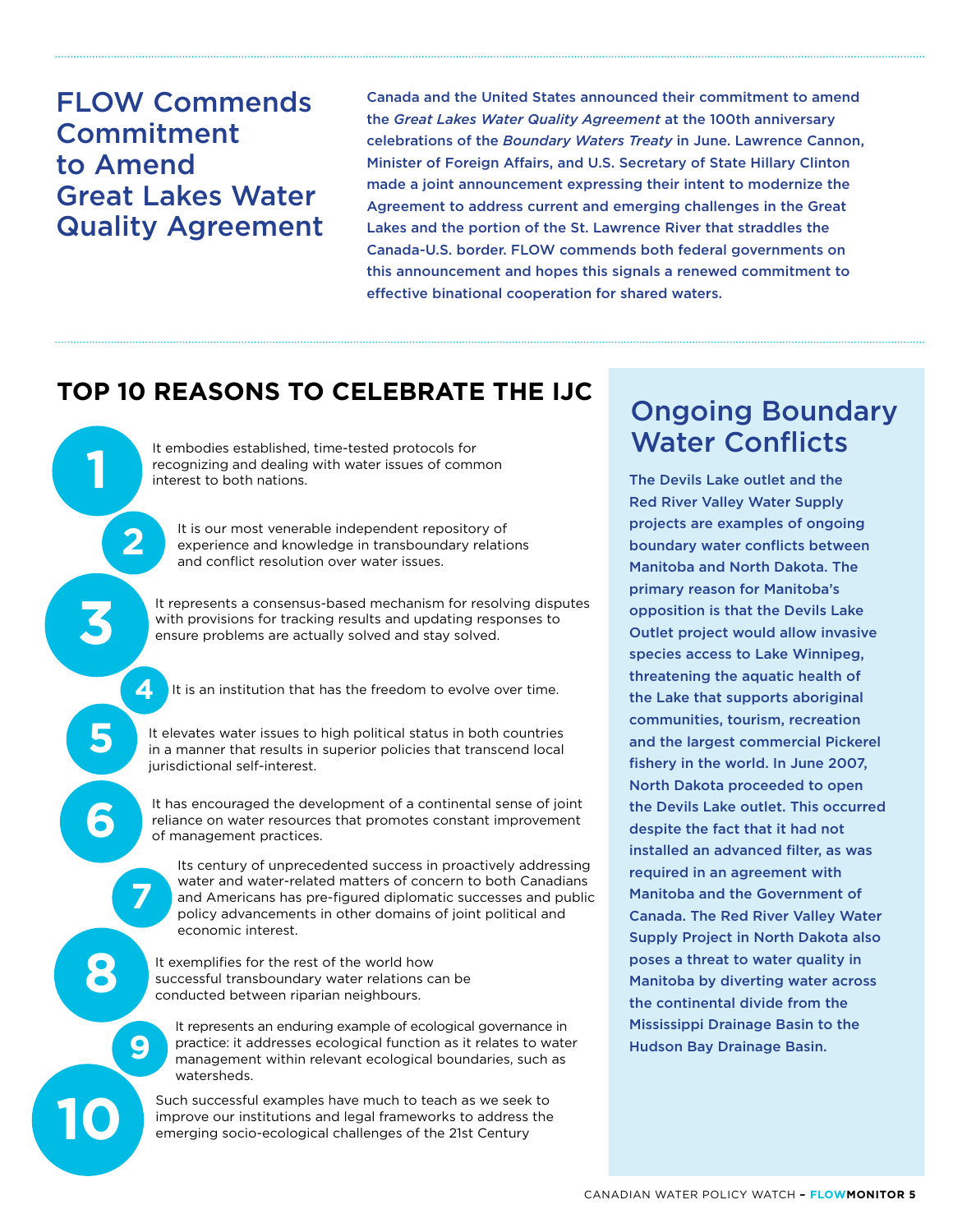

Linking back to *Changing the Flow*... Priority 1: Enhancing National Capacity for Freshwater Protection

### **Activity but No Action: Failed Attempts at Implementing a Federal Water Strategy in Canada**

*By Ralph Pentland and Oliver M. Brandes*

*Widespread recognition of the pressing need to advance fresh water security through a federal water strategy is emerging. In recent years, an increasing number of documents, strategies and blueprints calling for a federal (or national) water policy have been presented to the Federal Government by NGOs, academic groups, professional associations and think tanks across Canada.* 

Despite the growing consensus that Canada requires a progressive and comprehensive strategy to deal with current and emerging threats to its water, the last federal water policy was tabled two decades ago. It was never fully implemented and was essentially

shelved in the mid-1990s. **Since then, government and other agencies have made more than a dozen attempts to articulate or inform a new federal** 

**water strategy.** Figure 1 presents a chronology of these initiatives and reveals that while substantial bureaucratic resources have been expended to define and develop such a strategy, they have yet to be converted to actual policy or any real action on the ground. Why is this? Perhaps it is a lack of political will, or the difficulty of building consensus between federal departments–with up to 20 federal departments touching on water–or the fear of stepping into provincial jurisdiction. Whatever the reason, it is clear that Canadians are unwilling to wait another 20 years for comprehensive federal action.

**In a recent public opinion poll, fresh water was identified as Canada's most important natural resource and a 'national water strategy' was identified as the top government priority for addressing Canada's freshwater challenges.** 

With overwhelming public support, it is surely time for the Federal Government to make a clear commitment and start delivering. This necessitates leadership and a process that involves all the key stakeholders including other levels of government, First Nations and civil society.  $\blacksquare$ 

#### **Figure 1: Chronology - attempts at a federal water strategy**

# **1995**



### **1999**

*Fresh Water: A Federal Discussion Document* – An update of the 1998 document presented to provincial and territorial governments for comment‡

### **2000**

*Report to the Governments' Roundtable on Water* – Report prepared to engage governmental and non-governmental experts in a dialogue on water management‡

### **2000**

*Fresh Water: A Federal Discussion Document* – Similar to the 1987 policy; prepared to seek public input, but never released‡

‡ Prepared by internal government departments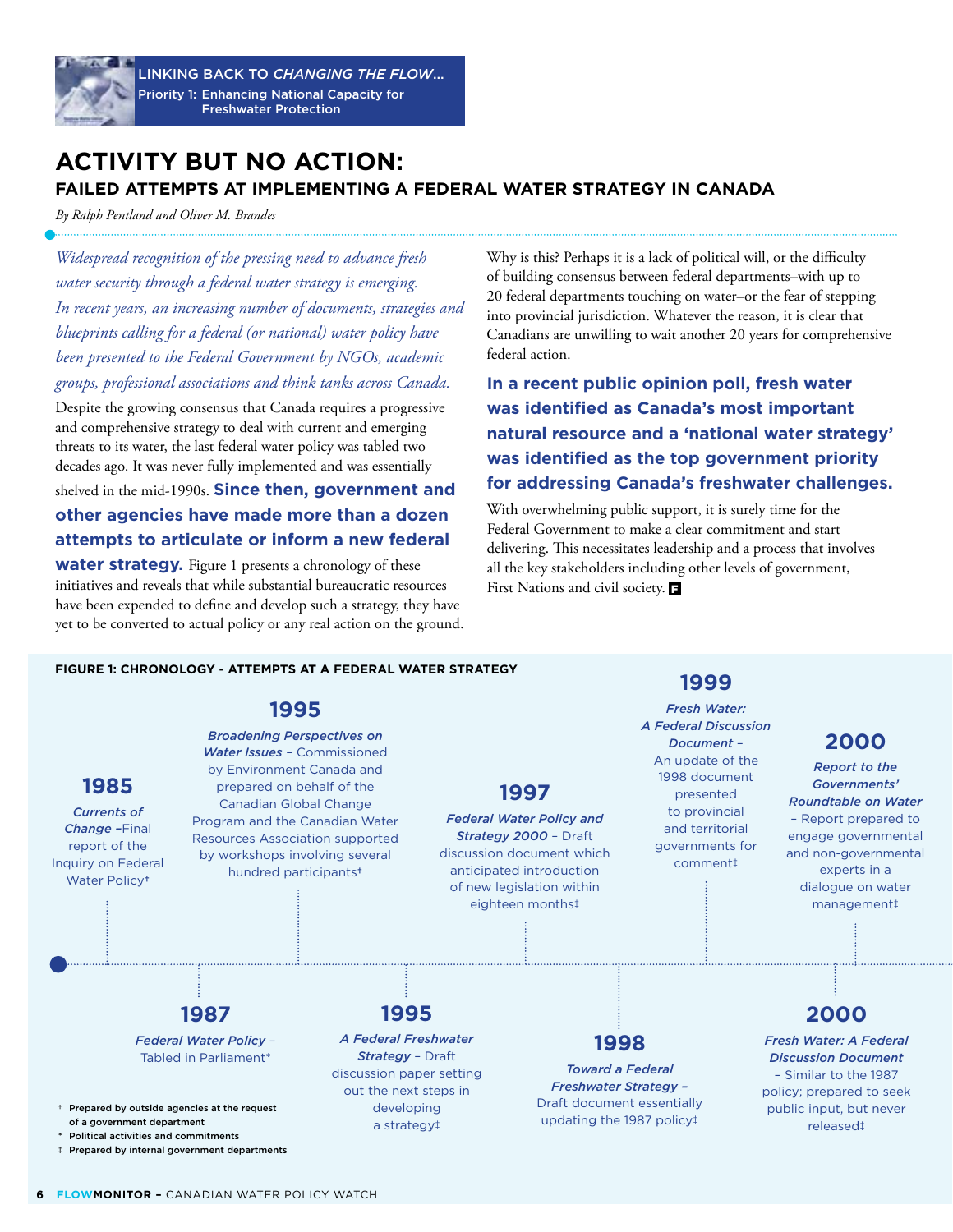### **2006**

*Federal Interests in Water: Setting EC's Priorities* **– Draft report likely prepared in response to criticism from the Commissioner on Environment and Sustainable Development‡**

### **2002**

*A Comprehensive Diagnostique on Water in Canada* – Draft report prepared by numerous Environment Canada employees, but never finalized‡

### **2006**

*Freshwater for the Future: Policies for Sustainable Water Management in Canada Conference* – Conference hosted and proceedings developed by the Policy Research Initiative – attempt to publish comprehensive policy paper based on conference was aborted‡

### **2008**

*Speech from the Throne* – Commitment to legislation to prohibit bulk removals of water from Canada's major river basins.\*

### **2009**

*Strengthening Integrated Water Resources Management in Canada: A Discussion*  **Paper** - Prepared by the Policy Research Initiative; outlines policy considerations for a federal water management strategy.‡

### **2004**

*Federal Water Framework* – Draft vision and catalogue of federal programs prepared for a Committee of Deputy Ministers‡

# **2007**

*Protecting Canada's Water Resources: Diagnostique* – Document prepared for a committee of Deputy Ministers‡

### **2007**

*Speech from the Throne* – Commitment to a new water strategy\*

*The Sustainable Management of Groundwater in Canada* – Prepared by the Expert Panel on Groundwater (Council of Canadian Academies) at the request of Natural Resources Canada**†**

**2009**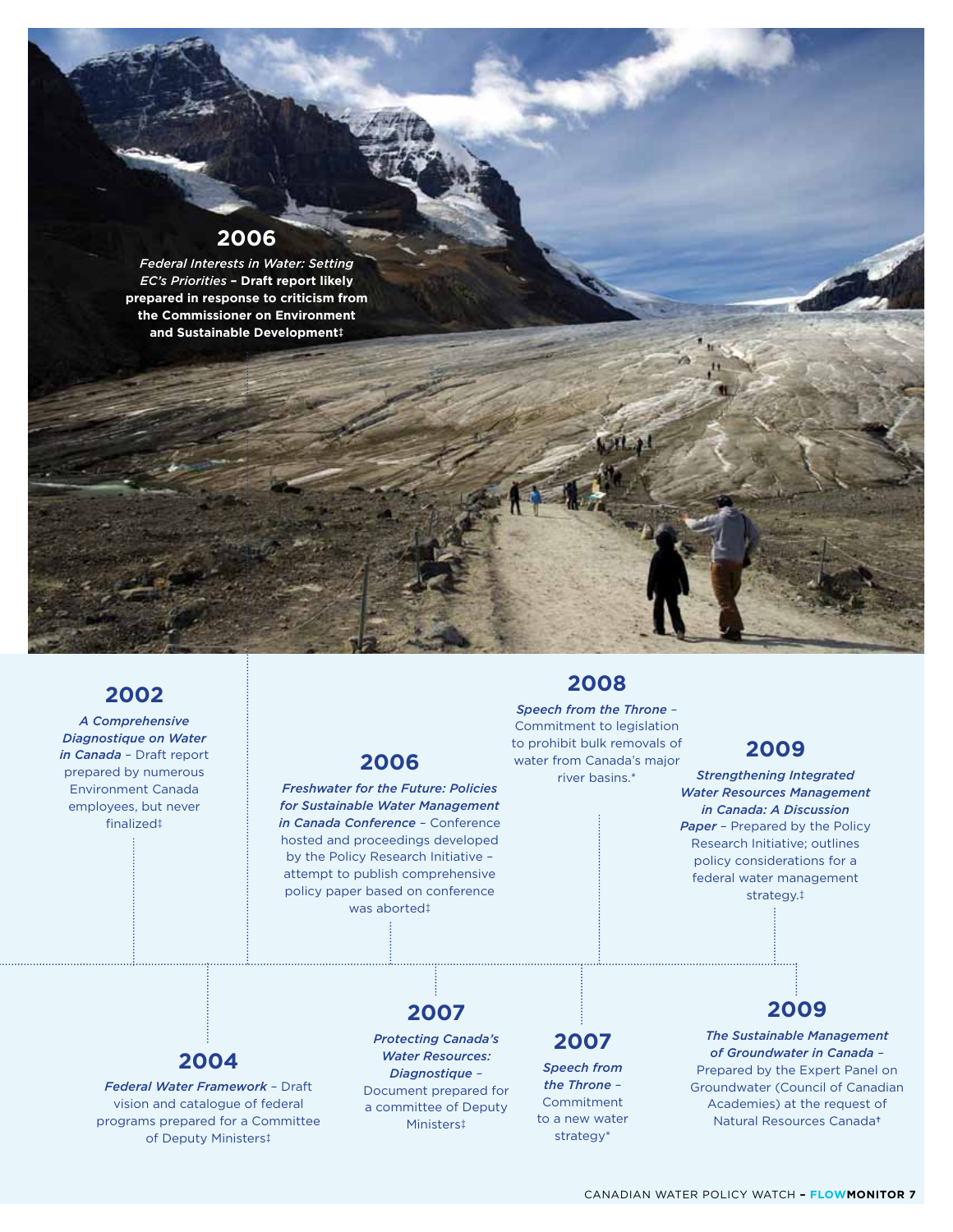

# **Still No Legal Regime in Place Update on First Nations Safe Drinking Water**

*By Merrell-Ann Phare*

*The crisis regarding First Nations drinking water is persistent and well known. It received widespread attention in 2005 when the Commissioner for Environment and Sustainable Development raised serious concerns about the Government of Canada's handling of this fundamental service to First Nations, reporting that "despite the hundreds of millions in federal funds invested to improve drinking water on reserves, a significant proportion of drinking water systems in First Nations communities continue to deliver drinking water whose quality or safety is at risk."* 

Four years after the release of this report, 20% of First Nations people in Canada still lack access to clean, safe drinking water. One of the major causes of the poor state of First Nations drinking water, said the Commissioner, is the lack of a legal regime.

The absence of a legal regime, or the so-called 'regulatory gap', is the result of three factors:

- 1. there is no legislated standard for water quality on federal (reserve) lands;
- 2. provincial water policy and laws do not govern nor benefit First Nations because they do not apply on reserve lands; and
- 3. the inherent jurisdiction of First Nations to govern water is not recognized by provincial and federal governments.

In 2006, the Assembly of First Nations and the Government of Canada agreed to establish a panel of experts to review the situation. The Expert Panel on Safe Drinking Water for First Nations provided a comprehensive and well-received report. To close the regulatory gap, the panel outlined three options that could form the basis of a drinking water regime on First Nations reserve lands:

**OPTION 1 - Apply provincial standards and requirements on** reserves through a process of 'incorporation-by-reference'

**OPTION 2** - Create a new federal law that would apply on federal lands in Canada

**OPTION 3** - Create a regime based on the inherent rights and jurisdictions of First Nations

**The Expert Panel found that Option 1 was the least desirable for legal and political reasons. Despite this, Indian and Northern Affairs Canada (INAC) indicated in testimony given to the Senate Standing Committee on Aboriginal Peoples that this was their Minister's preferred approach.** 

In early 2009, INAC formally began consultations with First Nations to determine what they would perceive the impacts to be if such a regime was adopted. First Nations were given between 11 and 14 weeks to assess these impacts and provide comments. The consultations concluded in March 2009.

First Nations, through reports that are available on the website of the Assembly of First Nations, identified significant inadequacies in the consultation process, including: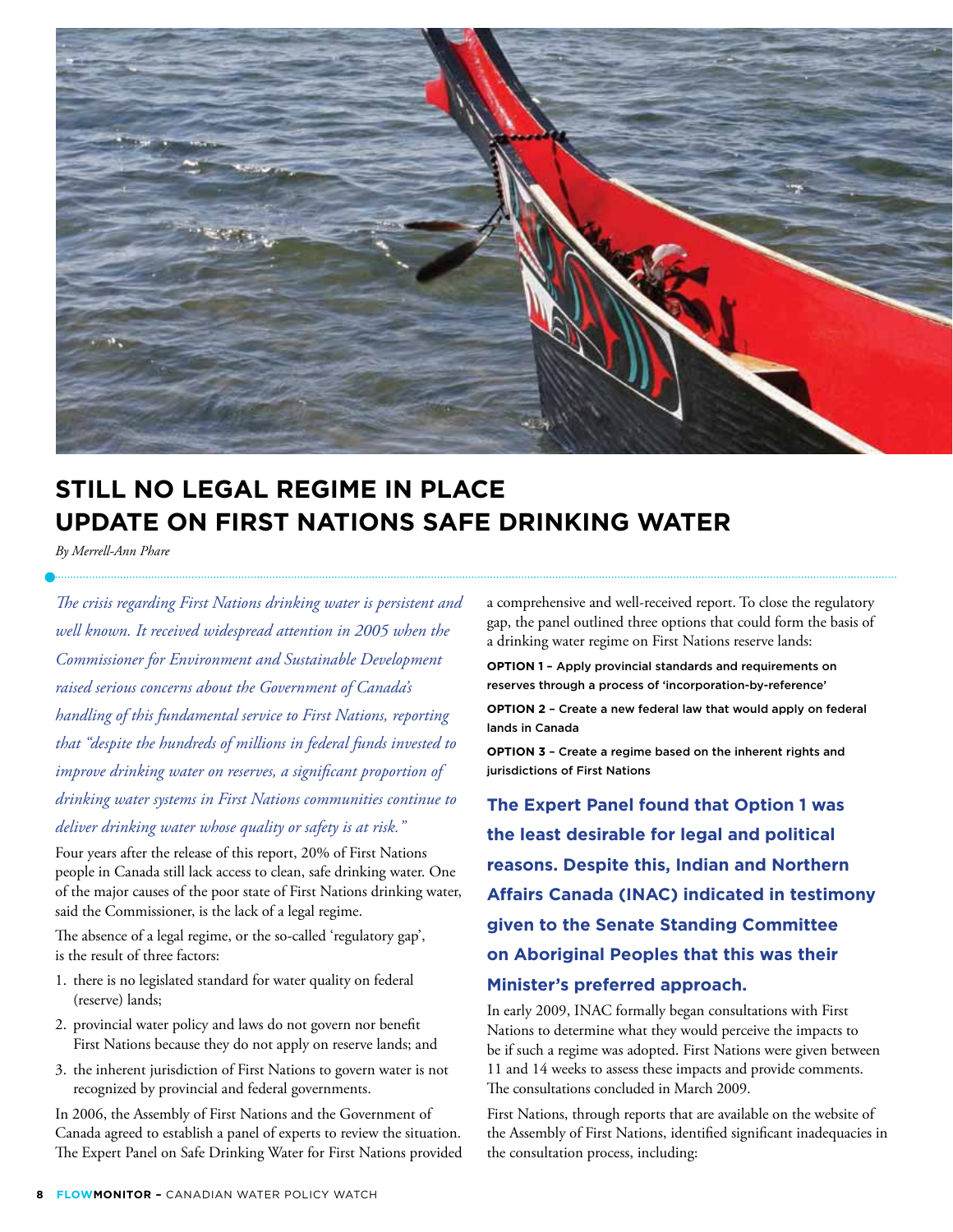

Linking back to *Changing the Flow*... Priority 3: Securing Safe Drinking Water for all Canadians Priority 4:Protecting Aquatic Ecosystems and Aboriginal Rights

- timeframes were too short to meaningfully assess the impacts of such a regime and to adequately involve community members;
- consultations were under-resourced;
- INAC did not provide information on alternative options for addressing the regulatory gap; and
- INAC did not provide any financial information such as how the regime would be resourced.

These inadequacies existed despite the Expert Panel and First Nation consultation reports indicating that a lack of identified resources coupled with new regulatory requirements could be 'calamitous' and would set up First Nations for failure. Significantly, the consultations provided no opportunity for First Nations to discuss the impacts of applying provincial policies on their lands to their water or governance-related rights and interests. In short, First Nations are asserting that the process was not a consultation, and that meaningful involvement has yet to occur.

The next steps are unclear and the current status of this issue is unknown. INAC has not yet released a report on its response to the consultations and has not announced how it intends to address the concerns of First Nations.

Meanwhile, the Assembly of First Nations is currently developing an exciting initiative that follows up on the findings of the Expert Panel. They are scoping the structure of a First Nations-led safe drinking water regime, including the creation of a First Nations Water Commission. Results of this process should be available by the end of 2009. FLOW hopes that in the quest for safe drinking water for First Nations, the Federal Government works with Aboriginal governments and communities to recognize aboriginal water rights.

### Resources by FLOW Members



### Making the Most of the WATER WE HAVE: THE SOFT PATH APPROACH TO WATER Management (2009)

Published by Earthscan Books

*Edited by David B. Brooks, Oliver M. Brandes and Stephen Gurman*

This is the first book in the world to comprehensively present and apply the water soft path approach. It uses both Canadian and international examples to illustrate the economic and political feasibility of this approach. The soft path analysis is not only conceptually attractive, but also analytical and practical. See www.poliswaterproject.org for details.



### Restoring the Flow: Confronting the World's Water Woes

(coming October 2009)

Published by Rocky Mountain Books

*By Robert William Sandford* 

Instead of waiting for a water crisis of our own, Canadians may well wish to put lessons learned elsewhere in the world into active relief and avoid the same kinds of problems other countries are facing with respect to the protection of water resources. *Restoring the Flow* explores how Canada can employ enlightened attitudes towards the management of water resources to advance its own ecological and economic sustainability goals.



### Denying the Source: The Crisis of First Nations WATER RIGHTS (2009)

Published by Rocky Mountain Books

*By Merrell-Ann Phare*

First Nations are facing significant water crises. Their lack of access to safe drinking water is well known, and yet progress is painfully slow. They have been excluded from many important decisions, as provinces operate under the view that they own the water resources within provincial boundaries, and the federal government takes a hands-off approach. Over the last 30 years, the courts have clarified First Nations rights to land and resources, including the right to be involved in decisionmaking. This book is a call to respect First Nations water rights, and through this create a new water ethic in Canada and beyond.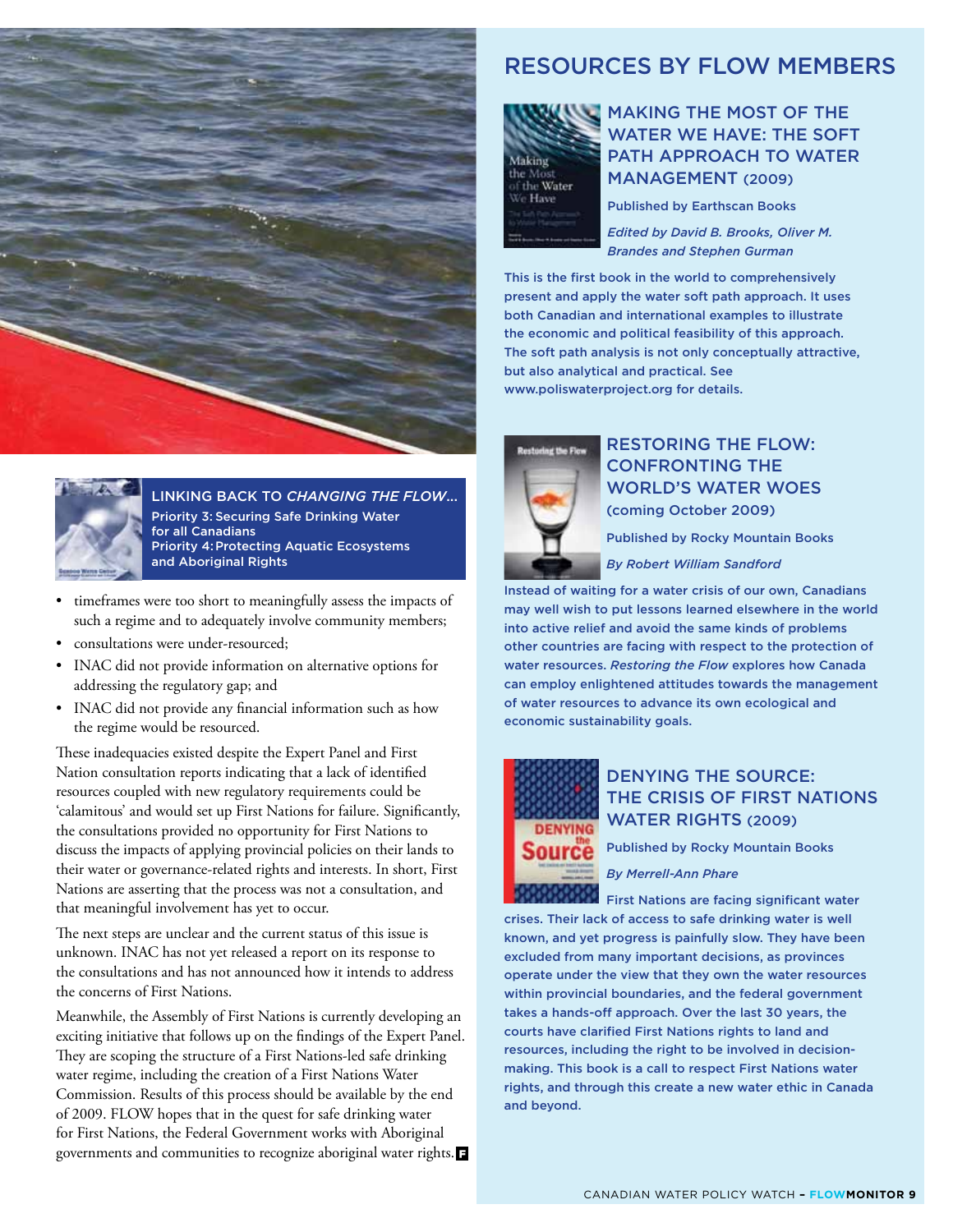

# **Sustainable Management of Groundwater in Canada**

*By Jim Bruce, Chair of Expert Panel on Groundwater*

*On May 11th, the Council of Canadian Academies released a new report entitled,* The Sustainable Management of Groundwater in Canada*. It points out that "about 10 million Canadians depend on groundwater to supply drinking water".* 

This is in addition to extensive uses for irrigation, stock watering, energy production and industry. The study was initiated by Natural Resources Canada, who posed the following question to the Council:

"What is needed to achieve sustainable management of Canada's groundwater, from a science perspective?"

To answer this question, the Council appointed an Expert Panel, who began by defining five criteria or goals for groundwater sustainability to assess the Canadian situation, and to guide Canadian jurisdictions in moving towards more sustainable management. The defined criteria are:

- 1. **Protection of groundwater supplies from depletion** prevent over-pumping that would produce long-term regional declines in water levels
- 2. **Protection of groundwater quality from contamination** both chemical and microbiological pollution to be prevented
- 3. **Protection of ecosystem viability** withdrawals should not adversely affect ecosystems in surface waters fed by groundwater outflows
- 4. **Achievement of economic and social well-being** allocation maximizes potential of social and economic values
- 5. **Application of good governance** decisions on groundwater use and land use that affect groundwater be transparent and accountable and involve local participation

The Panel recognized that it was impossible to comprehensively assess the extent to which these goals were being achieved in all of Canada. Instead the Panel focused on eight case studies from across Canada and three contrasting case studies in the United States (completed with the assistance of two American experts on the Panel).

The report cites several examples that approached sustainable management of groundwater, as it is defined in the study – including the case studies of Basses-Laurentides (northwest of Montreal), and the Oak Ridges Moraine (just north of Toronto). In both cases, cooperation between federal, provincial and local

scientific efforts allowed municipalities and watershed authorities to access the information required to undertake sustainable land use management to conserve and allocate groundwater and related surface waters.

On the other hand, the report also identifies a number of less sustainable situations. Nitrate contamination of groundwater in intensive agricultural regions was evident in many locations across Canada, from Prince Edward Island to the Abbotsford-Sumas aquifer that straddles the B.C-Washington border. In the Athabasca oil sands projects, the impact of surface mining and in situ extraction of bitumen on local groundwater supplies is largely unknown. In the Great Lakes, the relationship between ground water and surface water is not well understood.

### **Throughout Canada, neither the observational data nor the data management systems required to support the sustainable management of groundwater are readily available in standardized form.**

This limits the exchange of useful information between users and jurisdictions. Furthermore, it is estimated that over 30,000 contaminated sites need monitoring and possible remediation.

The report recommends that:

- a) Groundwater and surface water be managed in a comprehensive manner, with quantity and quality considered together.
- b) A goal-based sustainability framework, such as that above, be adopted by provincial and federal governments.
- c) A forward-thinking agenda be adopted to include:
	- i) Provincial-federal-local cooperation in standardizing data collection and data management systems.
	- ii) A proposed research agenda, which includes among other things, an improved definition of ecosystems needs, the valuation of groundwater, and an assessment of climate change impacts.
	- iii) A Federal-Provincial government report on the state of groundwater in Canada – to be completed within 2 years, and periodically thereafter to provide up-to-date progress on managing groundwater in a sustainable way in Canada.

For the full report and the summary document, *Report in Focus*, visit www.scienceadvice.ca. Available in English and French.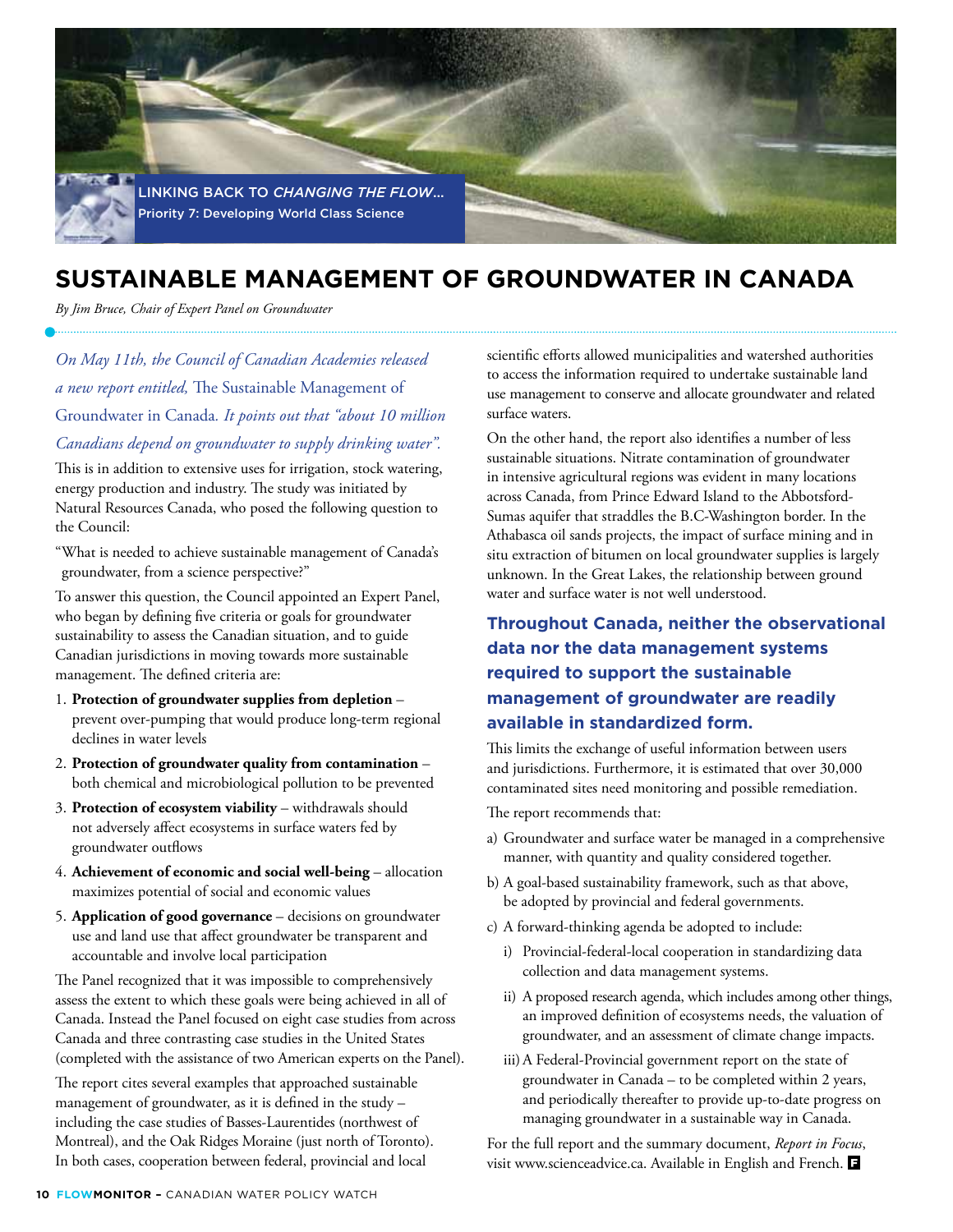### **FLOW BRIEFING NOTE:**

# Clean Water, Green Jobs: A Stimulus Package for Sustainable Water Infrastructure Investments



In partnership with the Canadian Water and Wastewater Association, the POLIS project on Ecological Governance and the Alliance for Water Efficiency, FLOW released *Clean Water, Green Jobs: A Stimulus Package for Sustainable* 

*Water Infrastructure Investments*. Submitted to the federal government in advance of Budget 2009, the plan supported smart and sustainable investments in water infrastructure.

To create jobs in the near term, save Canadians money in the long-term, and foster Canadian innovation, the plan advocated repairing and upgrading existing infrastructure, restoring green infrastructure, and conserving water and energy. So far, federal stimulus spending has been announced for improvements in hard water infrastructure, but it is not clear that any efforts have been undertaken to support innovation in green forms of water infrastructure or water conservation and efficiency. This represents a missed opportunity and contrasts U.S. federal water infrastructure spending where at least 20% of funding for drinking water systems must go to green infrastructure.



Linking back to *Changing the Flow*... Action 11: Create a Comprehensive Toolkit for Preventing Water Pollution

# **New Wastewater Regulations a Positive Development**

On August 6th, 2009, the Minister of the Environment announced new regulations for wastewater performance standards. Although the timelines for implementation are longer than is perhaps desirable, and there are concerns relating to the level of federal support for upgrading wastewater plants, the impetus for standardizing wastewater treatment performance is a welcome development. The announcement is also noteworthy for the constructive relationship on this issue between the Federal Government and the Canadian Council of Ministers of the Environment (CCME) – the CCME developed the Municipal Wastewater Strategy to which this action relates. FLOW hopes that the Federal Government will build on this concrete action and its relationship with CCME to develop a comprehensive strategy for the protection of Canada's fresh water supply.

*Photo by Greenlagirl*